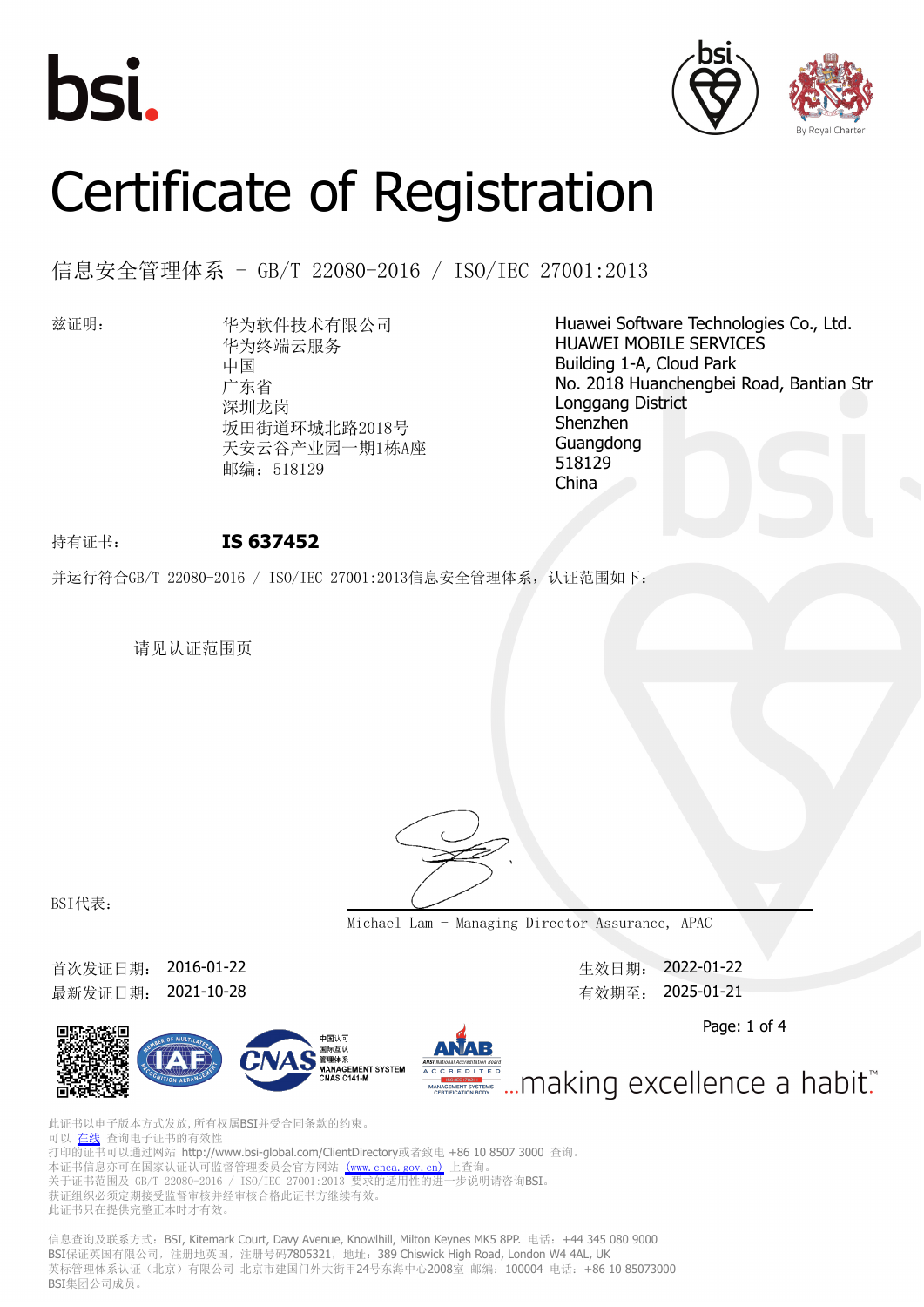### 持有证书: **IS 637452**

## Registered Scope:

提供华为终端云服务的设计、研发、运营和运维服务,包括华为应用市场、HUAWEI AppGallery Connect、华为教育中心、Link Now、华为游戏中心、精品推荐、华为视频、华为阅读、华为音乐、华为主 题、华为钱包、华为会员中心、华为应用内支付、HMS Core、华为机器学习服务、华为统一扫码服务、华为 近距离通信服务、华为分析服务、华为推送服务、华为帐号、华为云空间、华为查找设备、天际通(不含运 营)、华为生活服务、华为浏览器、华为开发者联盟、华为广告、华为智慧助手·今天、智慧搜索、华为 AI音箱、智慧视觉、智慧语音、智慧识屏、慧通差旅。

运营和运维服务区域仅限于中国国内(不包括港澳台地区)。

这与2021年8月13日1.5版本的适用性声明相一致。

注册地址:南京市雨花台区软件大道101号

The provision of design, research and development, operation and maintenance services of Huawei Mobile Services, including HUAWEI AppGallery, HUAWEI AppGallery Connect, HUAWEI EduCenter, Link Now, HUAWEI GameCenter, AppAdvisor, HUAWEI Video, HUAWEI Books, HUAWEI Music, HUAWEI Themes, HUAWEI Wallet, HUAWEI Member Center, HUAWEI IAP, HMS Core, ML Kit, Scan Kit, Nearby Service, Analytics Kit, HUAWEI Push, HUAWEI ID, HUAWEI Mobile Cloud, HUAWEI Find Device, SkyTone (operation excluded), HUAWEI HiLives, HUAWEI Browser, HUAWEI DEVELOPERS, HUAWEI ADS, HUAWEI Assistant·TODAY, AI Search, HUAWEI AI Speaker, AI Lens, AI Voice, AI Touch, iTravel. The operation and maintenance service areas only cover domestic areas (exclude Hong Kong, Macau and Taiwan).

This is in accordance with the Statement of Application version 1.5, issued on August 13, 2021. Registration address: No.101 Ruanjian Avenue, Yuhuatai District, Nanjing

首次发证日期: 2016-01-22 生效日期: 2022-01-22 最新发证日期: 2021-10-28 <br> **最新发证日期: 2021-10-28** 

此证书以电子版本方式发放,所有权属BSI并受合同条款的约束。 可以 [在线](https://pgplus.bsigroup.com/CertificateValidation/CertificateValidator.aspx?CertificateNumber=IS+637452&ReIssueDate=28%2f10%2f2021&Template=cn) 查询电子证书的有效性 +7印的证书可以通过网站 http://www.bsi-global.com/ClientDirectory或者致电 +86 10 8507 3000 查询。 本证书信息亦可在国家认证认可监督管理委员会官方网站 [\(www.cnca.gov.cn\)](www.cnca.gov.cn) 上查询。 关于证书范围及 GB/T 22080-2016 / ISO/IEC 27001:2013 要求的适用性的进一步说明请咨询BSI。 获证组织必须定期接受监督审核并经审核合格此证书方继续有效。 此证书只在提供完整正本时才有效。

信息查询及联系方式: BSI, Kitemark Court, Davy Avenue, Knowlhill, Milton Keynes MK5 8PP. 电话: +44 345 080 9000 BSI保证英国有限公司,注册册英国,注册号码7805321,地址: 389 Chiswick High Road, London W4 4AL, UK 英标管理体系认证(北京)有限公司 北京市建国门外大街甲24号东海中心2008室 邮编: 100004 电话: +86 10 85073000 BSI集团公司成员。

Page: 2 of 4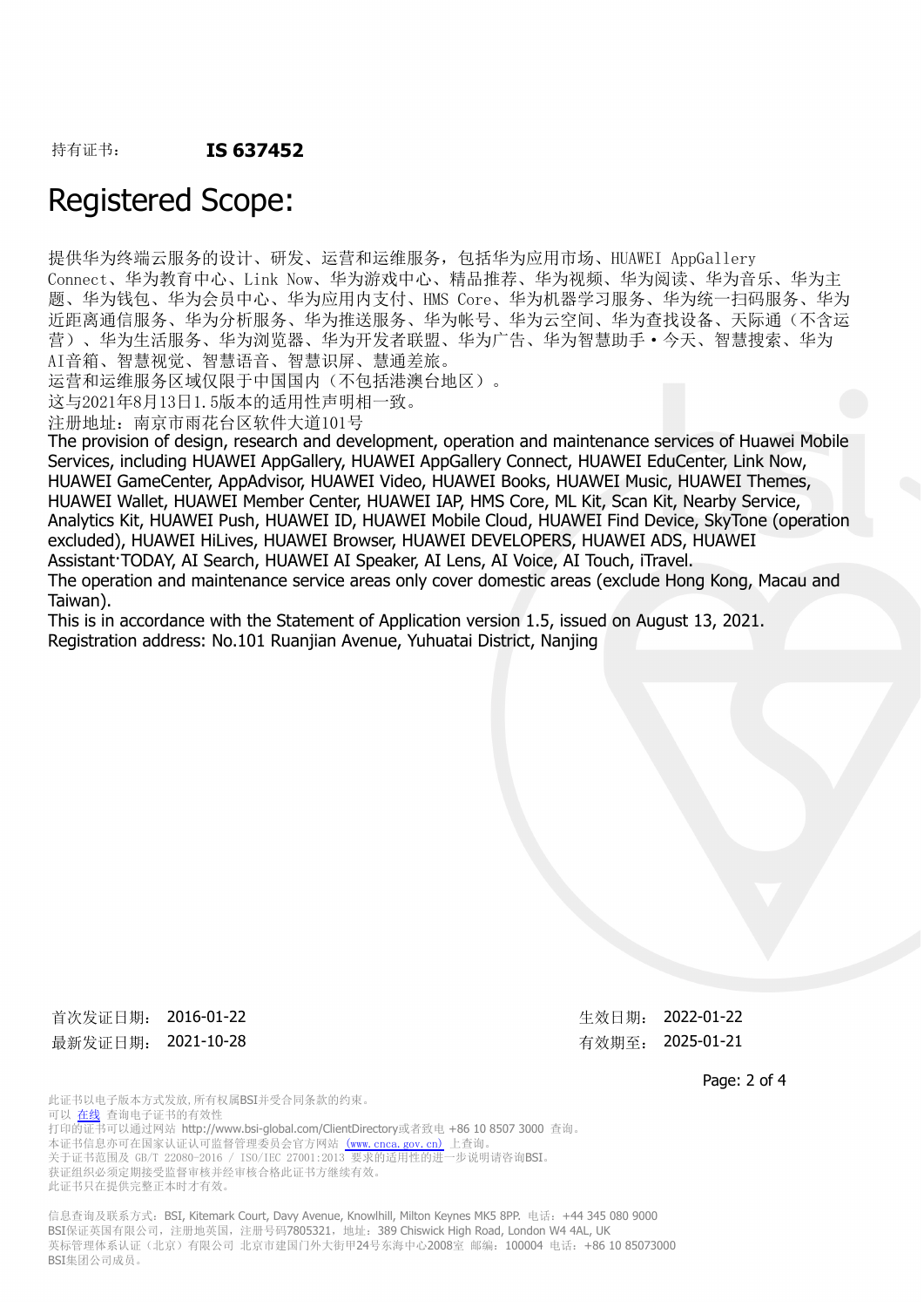#### 持有证书: **IS 637452**

#### 地点 地点 医心包的 医心包的 医心包的 医心包的 计磁带动物

最新发证日期: 2021-10-28 无法的 有效期至: 2025-01-21

首次发证日期: 2016-01-22 <br>

Page: 3 of 4

此证书仅与获证组织的信息安全管理体系相关,不涉及获证组织的产品和服务。 此证书编号、认证机构和/或认可机构标志不得出现在产品或与产品、服务相关的文件中。 在宣传资料、广告或其他文件中使用证书信息、认证机构商标或认可标志必须与认证目的一致。 该证书本身并不免除获证组织应当承担的法律义务。

此证书以电子版本方式发放,所有权属BSI并受合同条款的约束。 可以 [在线](https://pgplus.bsigroup.com/CertificateValidation/CertificateValidator.aspx?CertificateNumber=IS+637452&ReIssueDate=28%2f10%2f2021&Template=cn) 查询电子证书的有效性 打印的证书可以通过网站 http://www.bsi-global.com/ClientDirectory或者致电 +86 10 8507 3000 查询。 本证书信息亦可在国家认证认可监督管理委员会官方网站 [\(www.cnca.gov.cn\)](www.cnca.gov.cn) 上查询。 关于证书范围及 GB/T 22080-2016 / ISO/IEC 27001:2013 要求的适用性的进一步说明请咨询BSI。 获证组织必须定期接受监督审核并经审核合格此证书方继续有效。 此证书只在提供完整正本时才有效。

信息查询及联系方式:BSI, Kitemark Court, Davy Avenue, Knowlhill, Milton Keynes MK5 8PP. 电话:+44 345 080 9000 BSI保证英国有限公司,注册地英国,注册号码7805321,地址: 389 Chiswick High Road, London W4 4AL, UK 英标管理体系认证(北京)有限公司 北京市建国门外大街甲24号东海中心2008室 邮编: 100004 电话: +86 10 85073000 BSI集团公司成员。